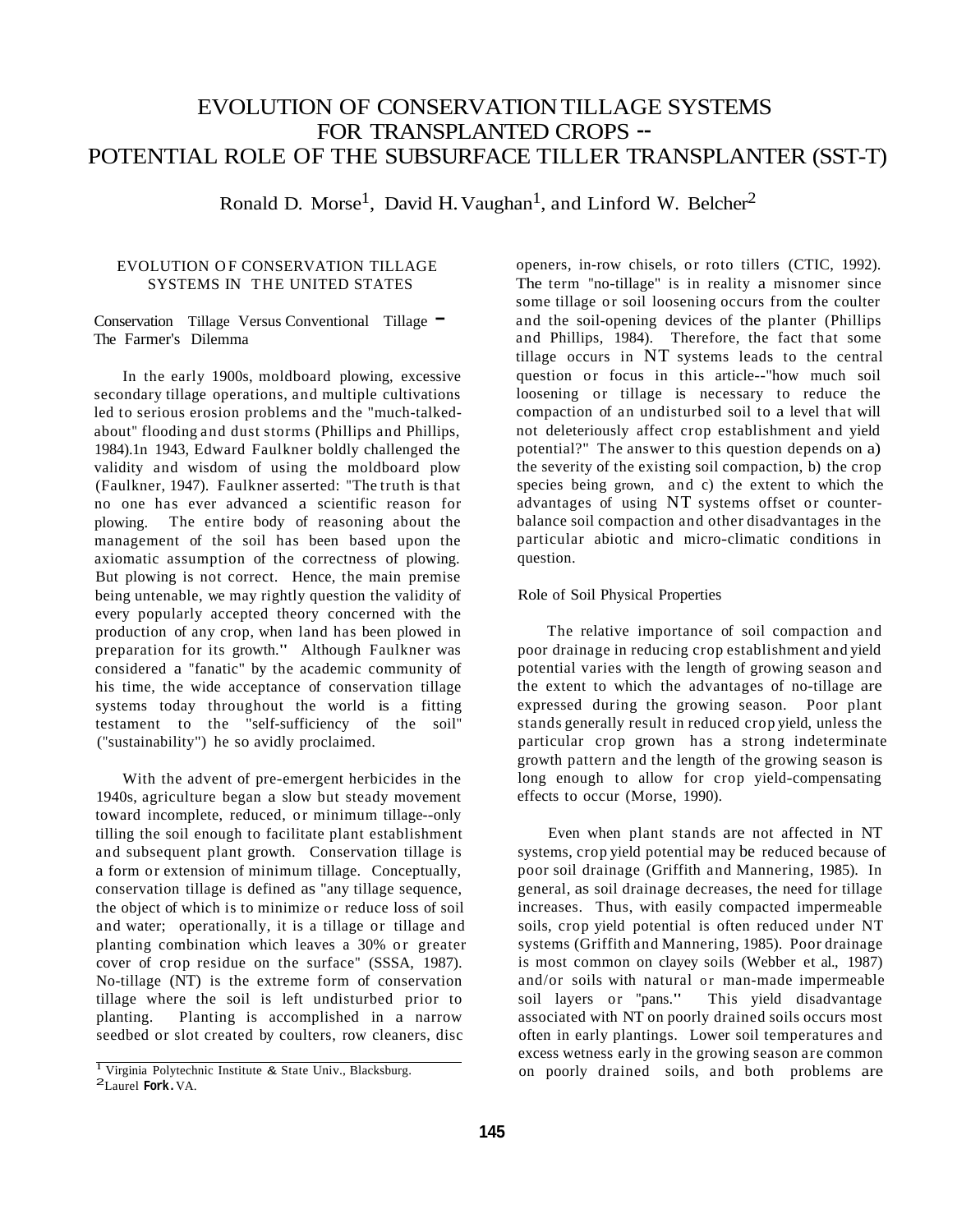accentuated when crop residues are left on the surface and the soil is not loosened by tillage.

Poor drainage does not reduce yields under all conditions. In areas with long growing seasons, late spring or summer plantings on poorly drained soils under droughty conditions may result in favorable or even improved yields with NT (Griffrth et al., 1986).

Unfortunately, there is little information on longterm (many years or decades) advantages of using NT systems. However, using NT may result in lower rates of erosion and, over many years, can maintain or even increase soil productivity, crop yields, and grower profits (Crosson, 1981; Hargrove, 1990).

#### **In-Row Tillage-A Sustainable Compromise**

Compared with CT or even mulch tillage (CTIC, 1992), reducing tillage to only a narrow in-row area (strip tillage and ridge tillage) appears to be an excellent choice on compacted, erosive soils. The relative advantages of each conservation tillage system vary or interact with the degree to which soil moisture and other growth factors are limiting (Morse, 1993). Based on previous research with transplanted cabbage (Love, 1986; Morse, 1989), in-row tillage appears to be the best overall system under either ample or deficit soil moisture. The combination of in-row tillage for improved planting efficiency and soil condition and maintaining between-row surface cover for moisture and soil conservation make in-row tillage an excellent compromise between NTand CT.

## **EVOLUTlON OF NO-TILLAGE PLANTERS**

### **Agronomic Crop**

The first plow was a forked stick, pulled through the soil by the wife and steered by the husband. Fortunately, the wife's role has changed toddy; however, the role of the plow is not much different - only the depth of plowing and level of remaining surface residues have changed (Hayes, 1985). Until the early 1900s, the plow left field surfaces very rough with some remaining unburied residues. With advances in the industrial revolution came more powerful tractors and moldboard plows that more completely buried crop residues, leaving the soil surface exposed to wind and water erosion (Hayes, 1985). This movement to cleartillage resulted in the serious flooding and the dust storms of the 1930s, which led to the establishment of the Soil Erosion Service in 1933 and its successor, the Soil Conservation Service in 1935. In the 1940s,

Faulkner (1947) and other progressive thinkers (Sears, 1935; Scarseth, 1961) focused on the erosion hazards from using the moldboard plow. These scientists advocated less plowing and greater use of plant residues.

Acceptance of no-tillage as a viable production system and manufacturing of NT planters were practically nonexistent until the 1960s and 1970s. Prior to this period, farmers interested in NT planters were forced to modify existing equipment (Phillips and Phillips, 1984). The performance of these make-shift planters was inconsistent at best, frequently resulting in poor plant stands and low crop yields. Today conservation tillage of agronomic crops is widely accepted, and the modern NT seeders function well in undisturbed soils and chemically killed residues. Under most conditions, these NT seeders effectively prepare a mini in-row seedbed and precision-place seeds at desired depths in the soil (Hayes, 1945; Gebhardt and Fornstrom, 1985). Excellent progress is also made in developing more sustainable NTsystems for corn *(Zea mays* L.) in which heavy stands of mechanically killed, cereal-legume cover crops are used to partially or even totally replace conventional inorganic herbicides and nitrogen fertilizers (Ess et al., 1992a and b; Vaughan et al., 1992).

#### Tobacco and Vegetables

Direct seeding of tobacco and vegetable crops using NT systems is not a commercial practice in the United States, except for a relatively small acreage of sweet corn and snap beans (CTIC, 1992). Although small-seeded species, such as broccoli, have been successfully seeded in NT systems (Schertz et al., 1986; Young, 1989), lack of precision vegetable seeders and effective registered herbicides have virtually inhibited adoption of commercial NT production systems for these crops (Standifer and Best, 1985; Putnum, 1986; Lanini, 1989). Setting vegetable and tobacco transplants in undisturbed soils have been tested for over 20 years (Moschler et al., 1971; Morrison et al., 1973; Knave1 et al., 1977; Worsham, 1985). Yield results have been inconsistent for basically the same reasons as discussed for NT production of directseeded agronomic crops in the 1940s and 1950s.

#### **No-Tillage Transplanters**

To meet farmer expectations and perform satisfactorily under a wide array of soil and plantresidue conditions, NT transplanters must fulfill the following basic requirements: a) be constructed heavy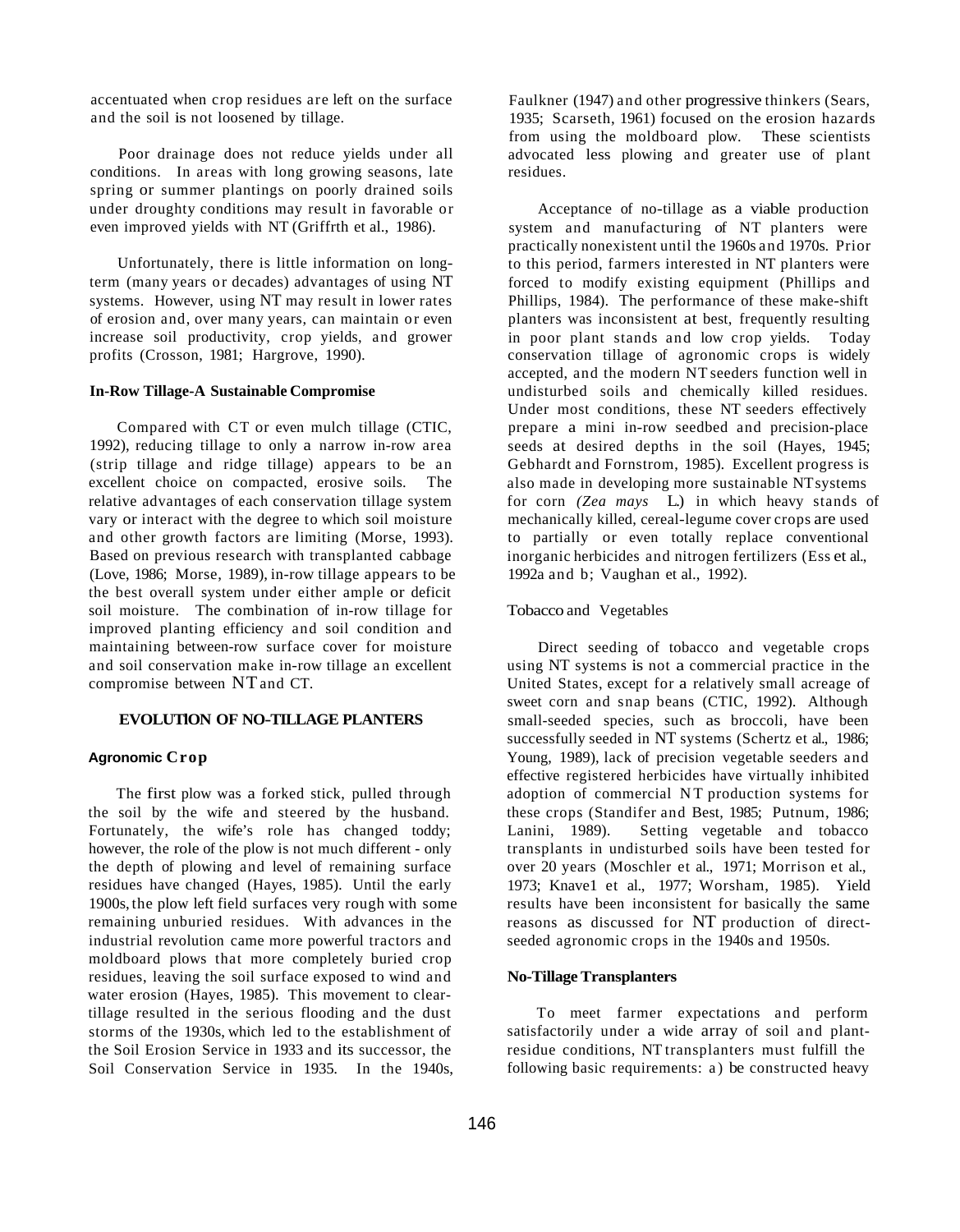enough and strong enough to efficiently set plants in adverse conditions such as compacted, hard (dry), moist, or rocky soils; h) have a high clearance design and the capacity to set plants in heavy residues with minimal disturbance of surface soil and surface residues, thereby maximizing soil and water conservation and improving weed control; c) till or loosen a narrow band of soil and displace small rocks to ensure proper functioning of the transplanter shoe and placement of the transplants--the volume of loosened soil should measure 5 to 10 cm wide and 15 to 25 cm deep, depending on the species grown and soil amendments applied; d) firm the loosened soil around the transplant to ensure the necessary root-soil contact for optimum survival and growth of the plants; and e) have the capacity to precision-place requisite pesticides and fertilizers to ensure survival and rapid growth of the plants.

Currently, there are no commercially available NT transplanters that will even remotely approach the five requirements listed above (Standifer and Best, 1985; Shelby et al., 1988). Some of the major manufacturers of conventional transplanters in the United States and Europe offer up-front coulter attachments installed on their normal conventional transplanters. Under lightresidue and moist, friable soil conditions, these "no-till" transplanters will function properly and plant yields are good (Wilhoit et al., 1990). However, this exacting requirement for soil moisture and soil tilth limits the usefulness of these transplanters. Furthermore, when used in excessively wet soils, the coulter and shoe of the transplanters merely part or slice open the soil without loosening or crumbling it. The root-soil contact of transplants set in these soil "wedges" or "slices" is poor, resulting in reduced plant survival and slow plant growth. In the drier, more normal conditions characteristic of hilly, well-drained soils ideal for NT systems, the efiectiveness of the existing NT transplanters has been unreliable and has slowed adoption of this technology. Under dry conditions, these transplanters are virtually nonfunctional. The shoe cannot effectively penetrate the soil, resulting in frequent mechanical breakdowns and resetting of plants.

The evolution of NT transplanters has taken a similar path, as with the NT seeders. In the late 1960s and 1970s, various researchers used locally modified conventional transplanters to set tobacco (Morrison et al., 1973; Chappell and Link, 1977; Worsham, 1985) and vegetable (Knavel et al., 1977; Knavel and Herron, 1981) transplants in undisturbed soils. The changes made consisted of three main modifications: a)

attaching a coulter ahead of the standard machine to cut the surface mulch and roots of the killed sod to a depth adequate for transplanting; b) replacing the conventional shoe-type furrow opener with a doubledisc opener to part the surface residues and more adequately protect the shoe; and c) adding additional weights on the press wheels and/or behind the planter to ensure adequate planting depth. Survival, growth, and yield of the tobacco and vegetables set with these early NT models were inconsistent because of erratic weed and insect control (Worsham, 1985) and poor root-soil contact (Knavel and Herron, 1981). The later problems (poor root-soil contact) can be serious in early-spring plantings (cold, wet soils) and compacted, less friable soils, principally because these transplanters do not till or loosen a narrow strip of in-row soil (Zartman et al., 1975; Knavel and Herron, 1981).

In attempts to rectify the soil compaction problems associated with the earlier NT planters, North Carolina and Virginia researchers in the 1980s experimented with two major changes. First, by replacing the doubledisc shoe with a conventional shoe having a narrow cultivator-type nose or point welded in front, in-row soil was loosened and braught to the surface to facilitate improved root-soil contact by the firming action of the press wheels. This modification resulted in improved crop establishment; however, often the rigid-mounted, fragile shoe did not hold up well in dry, rocky, or compacted soils because the shoe was required to "plow" the unloosened soil. Second, a two-pass system was developed-using a Bushhog Ro-till machine (Hoyt, 1985; Morse, 1989) or a light-weight modified version of the Ro-Till (Wilhoit et al., 1990) to till a narrow strip (20 to 30 cm wide) in one operation, followed in a subsequent operation by using a conventional transplanter for plant establishment. The Ro-Till machines effectively loosened in-row soils, resulting in excellent survival, growth, and yield of the vegetables tested; however, this more expensive two-pass system did not find favor with the farmers. In the relatively wide-tilled strip, the soil was exposed and weed seeds were brought to the surface, resulting in decreased soil and water conservation and increased weed problems, compared with NT systems.

### **The Subsurface Tiller Transplanter (SST-T)**

A strong movement in the 1990s toward a more sustainable agriculture has stimulated the development of the Subsurface Tiller Transplanter (SST-T), which was released in late May 1992 (Fig. 1). The SST-T has an upright, high-clearance design with a double-disc shoe similar to that of the 1970s' models. However, in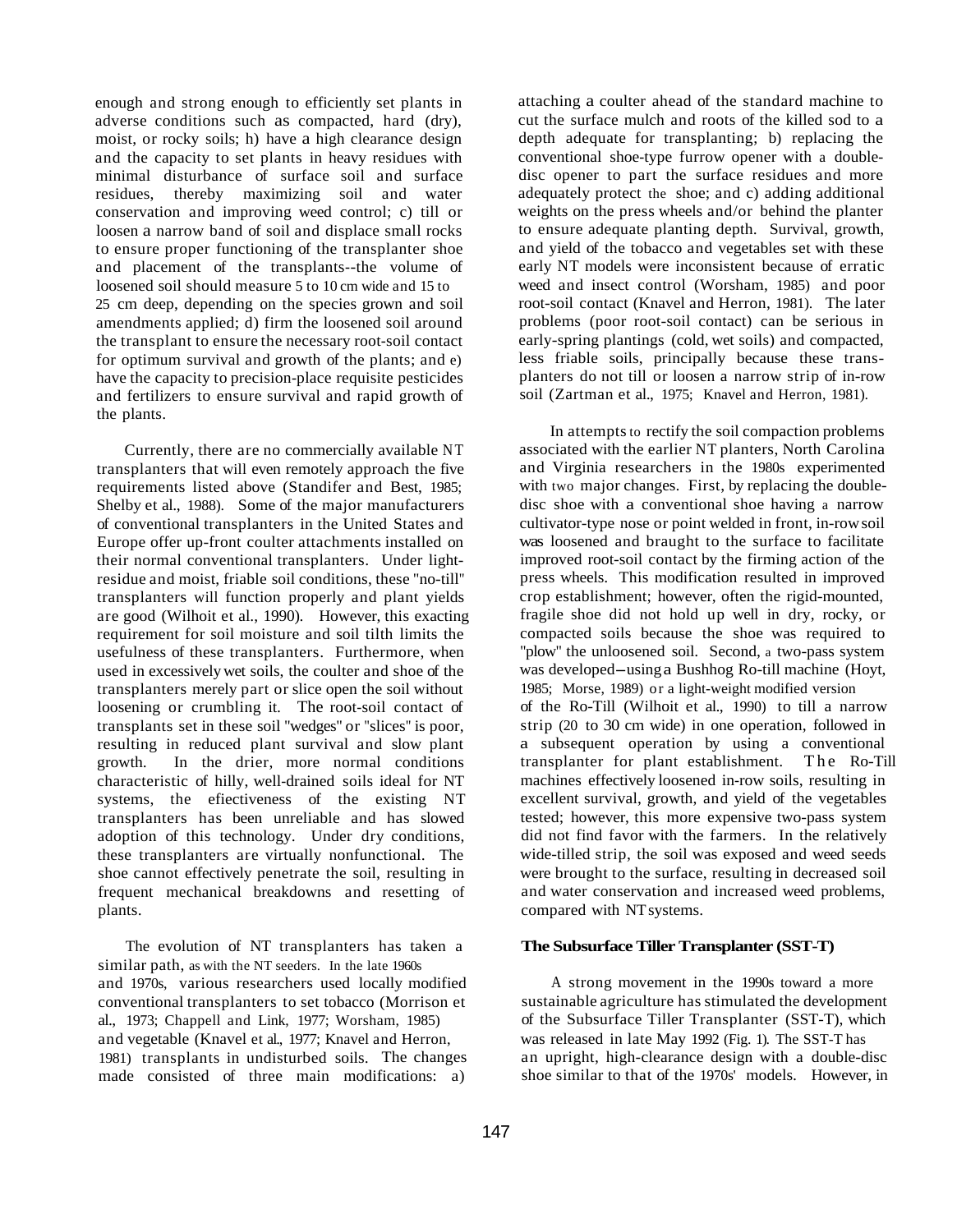

Fig. 1. The Subsurface Tiller Transplanter (SST-T). The SST-T has two main components -- the SST up-front that loosens a narrow strip with minimal disturbance of the surface soil or plant residue; and a conventional transplanter aligned behind the SST to set plants in the tilled strip. The transplanter shown in this photo is the Holland (Holland Transplanter Co.--Holland, MI) Model 1600 with a double-disc assembly added in front of the standard round-point shoe. The SST component also includes a hydraulic-driven Holland fertilizer attachment.

addition, the SST-T has a unique subsurface tiller (SST, patent pending) aligned in front of the doubledisc shoe of the transplanter. The SST is composed of a DMP Tru-Tracker (Fig. 2) mounted on a  $10x$  10-cm tool bar. The Tru-Tracker contains a 50-cm smooth, spring-loaded coulter and a ACRA-plant fertilizer knife with a winged point that is designed to loosen a narrow strip (5 to 10 cm wide).

The conceptual design and functioning of the SST-T is uniquely different from that of the earlier NT transplanters. With the NT models of the 1980s (NT80s), the cultivator-type shoe performs both the tilling and the planting functions. Under compacted, rocky conditions, the rigid-mounted shoe of the NT80s was easily bent or broken, which seriously reduced its usefulness for conservation tillage systems. In contrast,

the spring-loaded Tru-Tracker component of the SST-T has heavy-duty construction and subsurface tills a narrow strip of soil ahead of the double disc shoe of the transplanter. The double-disc shoe moves through the residues and tilled strip with relatively little resistance and with minimal surface soil and surface residue disturbance. The SST-T is an efficient (less equipment breakdown) and effective (less resetting needed) transplanting system that, when used in heavy residues, maximizes soil and water conservation and early field reentry permitting planting, spraying, and harvesting operations to be done within a few hours following irrigation or rainfall.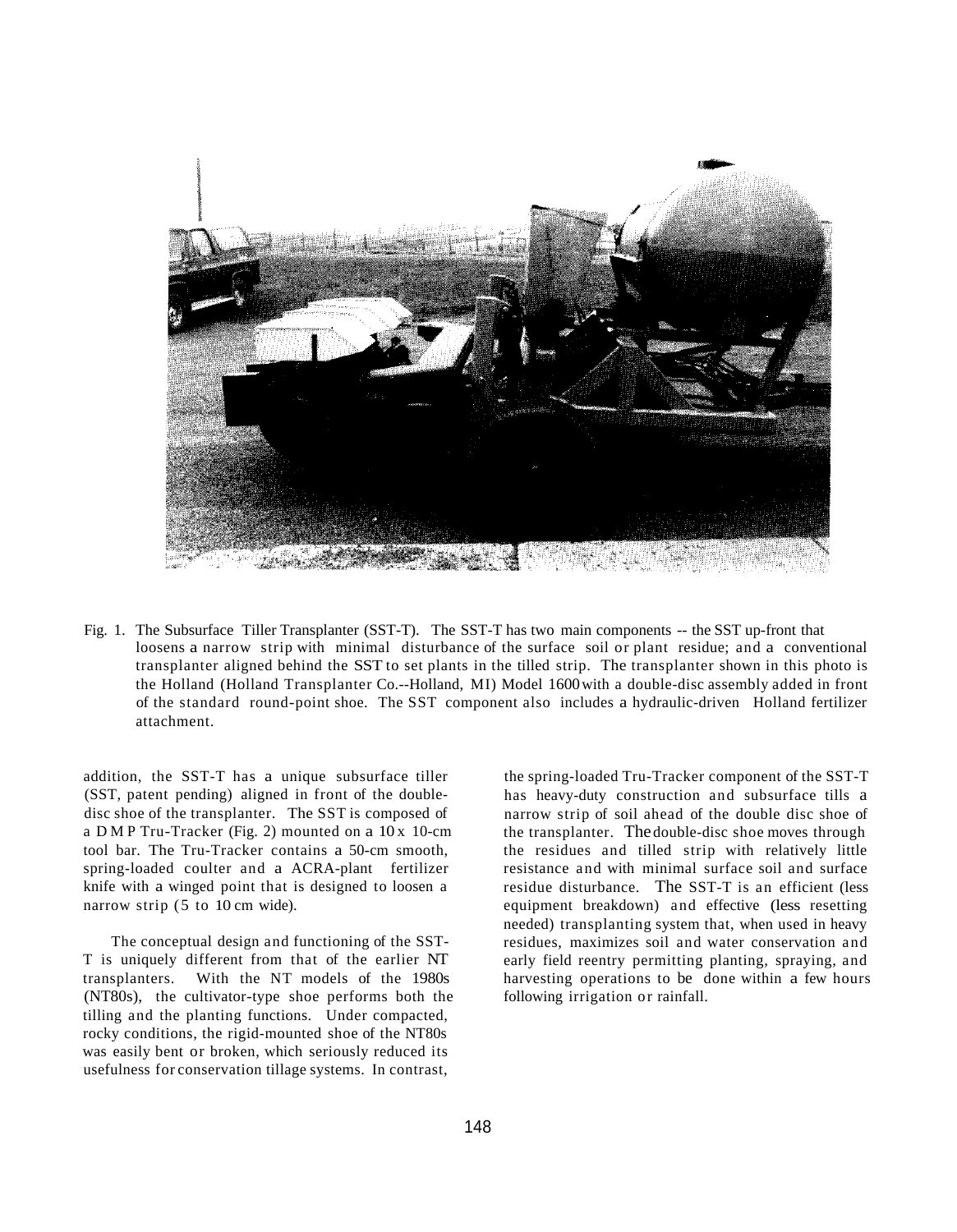

Fig. 2. A close-up of the bottom part of the soil loosening mechanism of the Subsurface Tiller (SST)--composed of a DMI (DMI, 1nc.--Goodfield, IL)Tru-Tracker and a ACRA-Plant (ACRA-Plant Sales, 1nc.--Garden City, KS) Knife with a winged point.

The single coulter and double-disc shoe of the NT models of the 1970s (NT70s) often do not loosen enough in-row soil for optimum root-soil contact, resulting in reduced plant survival and slow early growth of the improperly set transplants. Fluted or ripple coulters can loosen more in-row soil than the smooth coulters; however, they do not cut the residues as effectively as the smooth coulter and may cause hair pinning (pressing of the residues into the soil without cutting).

The SST-Tis also equipped for precision placement of a) liquid starter fertilizer-pesticide solutions around the root system of the transplant, b) liquid fertilizer solutions underneath the transplant, and c) granular base fertilizers surface applied in two bands on either of the transplant rows. A combination of these treatments is expected to eventually give the most efficient use of soil amendments. In future

experiments, the SST-T will be used to test various combinations of both inorganic and organic (natural) soil amendments for optimum growth of tobacco and vegetable crops.

### **CONCLUSION**

Conservation tillage principles and practices have evolved over the past 50 years until they were widely accepted, and have a significant, annually increasing proportion of the acreage of corn, soybeans, cotton, sorghum, and cereal grains. Although NT systems for transplanted row crops are still relatively unknown and are predominantly in the experimental stages, there is considerable interest in using more sustainable production methods in areas where transplanted tobacco and'vegetable crops are grown on hillslopes and other erosive and droughty conditions.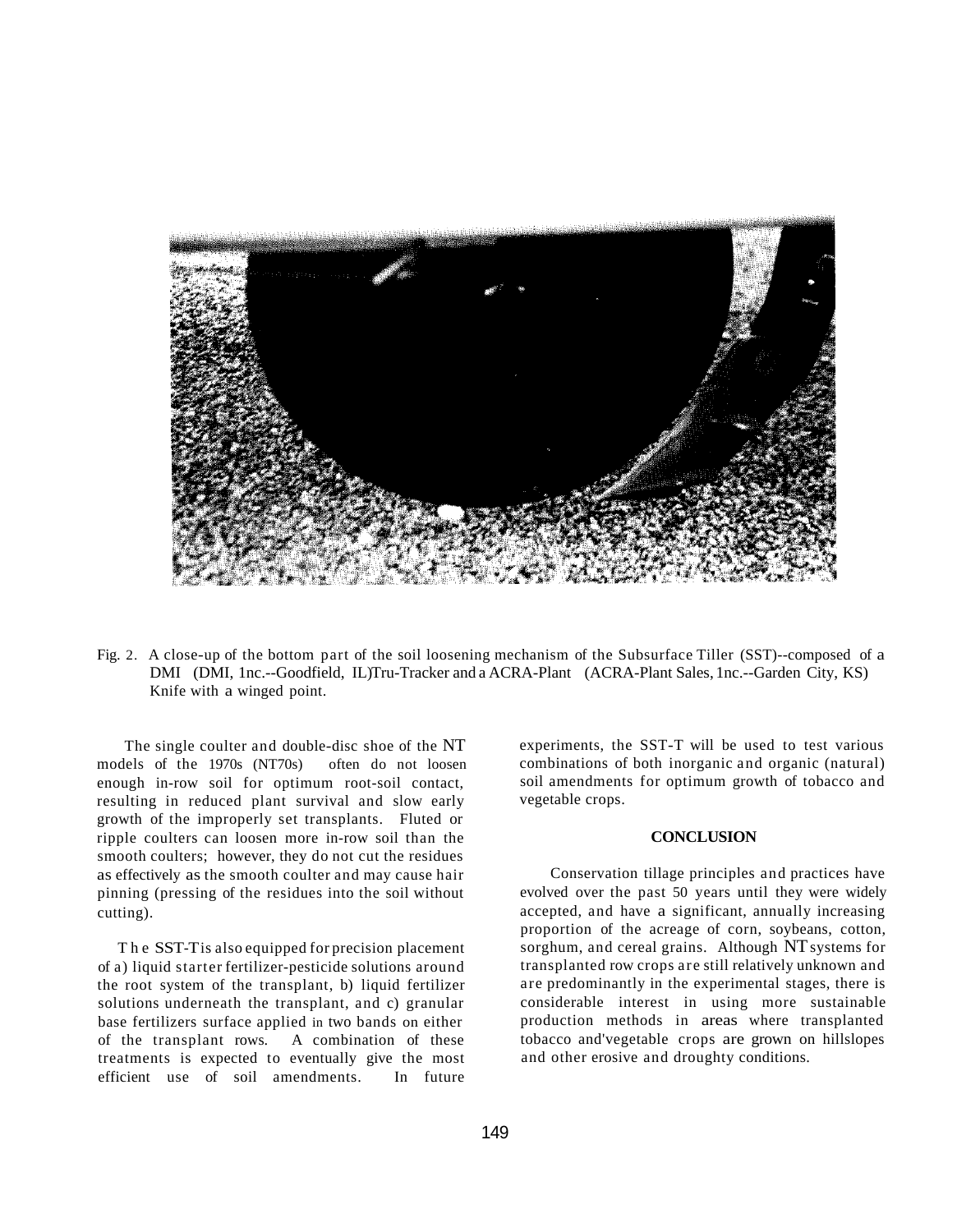Lack of reliable NT transplanters have been a major factor limiting the adoption of NT systems for transplanted row crops. A new transplanter, the Subsurface Tiller Transplanter (SST-T), was recently developed that incorporates the best components of previous models into an efficient one-pass planting system. The SST-T offers a viable compromise between conventional tillage (CT) and the previously tested NT transplanters of the past two decades (NT70s and NT80s). The SST-T has three major advantages over the previous models.

More efficient and effective planting. By loosening a narrow strip of in-row soil, the Tru-Tracker component of the SST improves both crop establishment and yield. Using the Tru-Tracker as the tillage instrument reduces damage to the shoe of the transplanter. In the NTSOs' models, the shoe itself is the tillage instrument and, therefore, it takes the brunt of the physical abuse in rocky and compacted soils. The Tru-Tracker works well in difficult soils, preparing a tilled strip for the shoe that follows.

Increased capacity to set plants in heavy residues, thereby. maximizing soil and water conservation. To effectively set plants in heavy residues, a high-clearance, double-disc shoe is superior to low-clearance, blunt- or round-point shoes. In some NT80s models, the side braces of the shoe catch the cover crop residues, resulting in residue clogging or build-up ahead of the shoe. With the SST-T one-pass system, the coulter and fertilizer knife of the Tru-Tracker part the residue with minimal disturbance and the double-disc shoe follows along in the tilled strip without residue build-up.

Reduced disturbance of surface residues and surface soil. thereby, improving weed control. To obtain good root-soil contact in an undisturbed soil, the in-row tillage mechanisms of the NT transplanter must adequately loosen the soil, and the press wheels must have the capacity to effectively close the narrow furrow and firm the soil around the roots. With too little soil loosening, setting and survival of plants may be impaired. Disturbing too much soil and plant residues may minimize the desired soil and water conservation and weed control benefits of NTfarming. By modifying the location and the type of point on the transplanter shoe and the fertilizer knife of the Tru-Tracker, the amount and distribution of loosened soil can be altered. Although considerable progress has been made in this area, testing different subtiller and shoe designs will he continued to obtain the desired amount and distribution of loosened soil in different field situations.

#### **LITERATURE CITED**

Chappell, W. E. and L. A. Link. 1977. Evaluation of herbicides in no-tillage production of burley tobacco *(Nicotiana tabacum).* Weed Sci. 25:511-514.

Crosson, P. R. 1981. Conservation tillage and conventional tillage: A comparative assessment. Soil Conservation Society Amer., Ankeny, IA.

CTIC. 1992. National crop residue management survey. Conservation Tillage Information Center, West Lafayette, IN.

Ess, D. R., D. H. Vaughan, and J. M. Luna. 1992a. Ridge tillage corn production using cover crops (Paper No. 92-1029, 14p). Summer Mtg., Charlotte, NC, June 21-24. Amer. Sac. Agr. Eng., St. Joseph, MI.

Ess, D. R., D. H. Vaughan, J. D. Vaughan, and G. K. Evanylo. 1992b. Nutrient management strategies for sustainable cropping systems (Paper No. 92-8509, 12p). Winter Mtg., Nashville, TN, Dec. 15-18. Amer. Sac. Agr. Eng., St. Joseph, MI.

Faulkner, E. H. 1947. Plowman's folly and a second look. Univ. of Oklahoma Press, Norman.

Gebhardt, M. R. and C. J. Fornstrom. 1985. Machinery for reduced tillage, pp. 242-254. In: A. F. Wiese (ed.). Weed control in limited-tillage systems. Weed Sci. Soc. Amer., Champaign, IL.

Griffith, D. R. and J. V. Mannering. 1985. Differences in yields as a function of tillage systems, crop management, and soil characteristics, pp. 49-57. In: F. M. D'ltri (ed.). A system's approach to conservation tillage. Lewis Publishers, Inc., Chelsea, MI.

Griffith, D. R., J. V. Mannering and J. E. Box. 1986. Soil and moisture management with reduced tillage, pp. 19-57. In: M. R Sprague and G. B. Triplett (eds.). No-tillage and surface-tillage agriculture. John Wiley & Sons, NY.

Hayes, W. A. 1985. Conservation tillage and equipment requirements, pp. 21-40. In: F. M. D'ltri (ed.). A systems approach to conservative tillage. Lewis Publishers, Inc., Chelsea, MI.